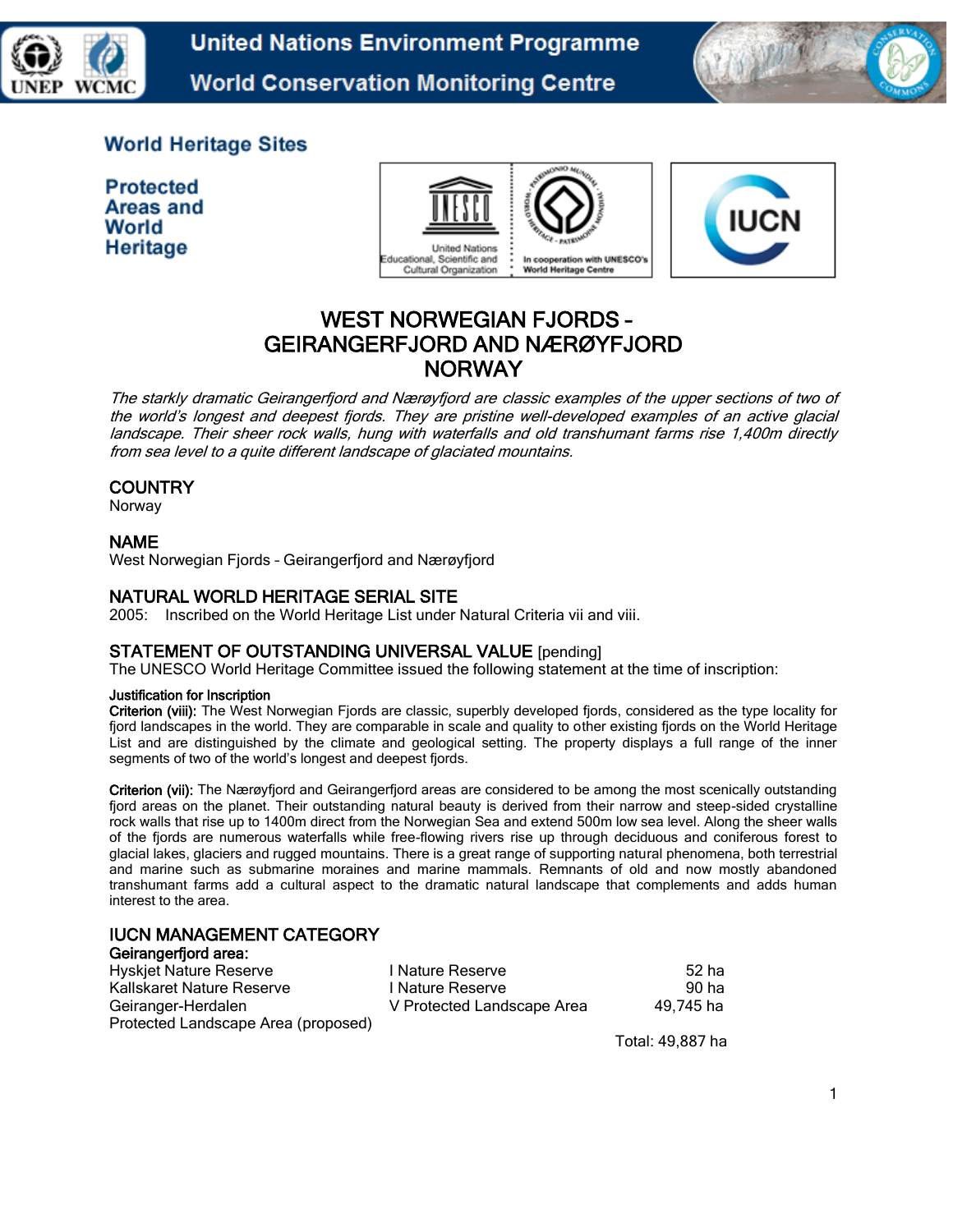#### Nærøyfjord area:

| Hatle-Styve Natural Monument                                     | III Natural Monument       | 0 ha      |
|------------------------------------------------------------------|----------------------------|-----------|
| Grånosmyrane Nature Reserve                                      | I Nature Reserve           | 357 ha    |
| Nordheimsdalen Nature Reserve                                    | I Nature Reserve           | 1,330 ha  |
| Bleia Nature Reserve (proposed)                                  | I Nature Reserve           | 2,180 ha  |
| Bleia-Storebotnen                                                | V Protected Landscape Area | 6.595 ha  |
| Protected Landscape Area (proposed)                              |                            |           |
| Nærøyfjorden Protected Landscape Area V Protected Landscape Area |                            | 57,884 ha |
|                                                                  |                            |           |

Total: 68,346 ha

#### BIOGEOGRAPHICAL PROVINCE

West Eurasian Taiga (2.3.3) / Boreonemoral (2.10.5) - valleys

#### GEOGRAPHICAL LOCATION

The West Norwegian Fjords are located in southwestern Norway 240km and 120km northeast of Bergen. The Geirangerfjord area lies 60 km inland between 62°00' to 62°17' N and 06°55' to 07°24' E in Møre & Romsdal county. The Nærøyfjord area, 120 km to its south, lies 100 km inland between 60°45' to 61°09' N and 6°41'to 7°16' E in Sogn & Fjordane and Hordaland counties.

#### DATES AND HISTORY OF ESTABLISHMENT

1933: Hatle-Styve Natural Monument designated, for a distinctive tree;

- 1970: The Nature Conservation Act decreed the protection of all significant natural features, Protected Landscapes, Nature Reserves and Natural Monuments; it succeeded a similar act passed in 1905;
- 1978: The Cultural Heritage Act was passed to protect all pre-Reformation (1537) monuments and sites, establishing a 5 km buffer zone around each; later extended to cover all pre-1650 monuments;
- 1984: Kallskaret Nature Reserve designated, for geology and scenery;
- 1985: Planning and Building Act: Environmental Impact Assessments were required nation-wide for all major new developments affecting natural or cultural assets.
- 1995: Grånosmyrane Nature Reserve designated, for its wetland and bird life.
- 1999: Nordhelmsdalen Nature Reserve designated, for virgin pine woodland;
- 2002: Nærøyfjorden Protected Landscape Area designated, for a natural and cultural landscape;
- 2003: Hyskjet Nature Reserve designated, for its woodland;
- 2004: Geiranger-Herdalen and Bleia-Storebotnen Protected Landscape Areas and Bleia Nature Reserve; proposed for scenery, geology, wildlife and cultural landscapes: approval expected.

#### LAND TENURE

The State owns 14.5% of the areas (17,771ha); Privately owned lands comprise 81.6% of the areas (100,103ha); The nature conservation areas cover 96.1% of total area.

| Geirangerfjord: Total area excluding settlements: | 49.887ha                      |
|---------------------------------------------------|-------------------------------|
| Private land:                                     | 45,302ha owned by 330 owners; |
| State owned area of fjord:                        | 4.585ha                       |

Protected areas are under the management of the Governors of Møre and Romsdal county.

| Nærøyfjord: | Total area: excluding settlements: | 68,346ha                      |
|-------------|------------------------------------|-------------------------------|
|             | Private land:                      | 55,160ha owned by 262 owners; |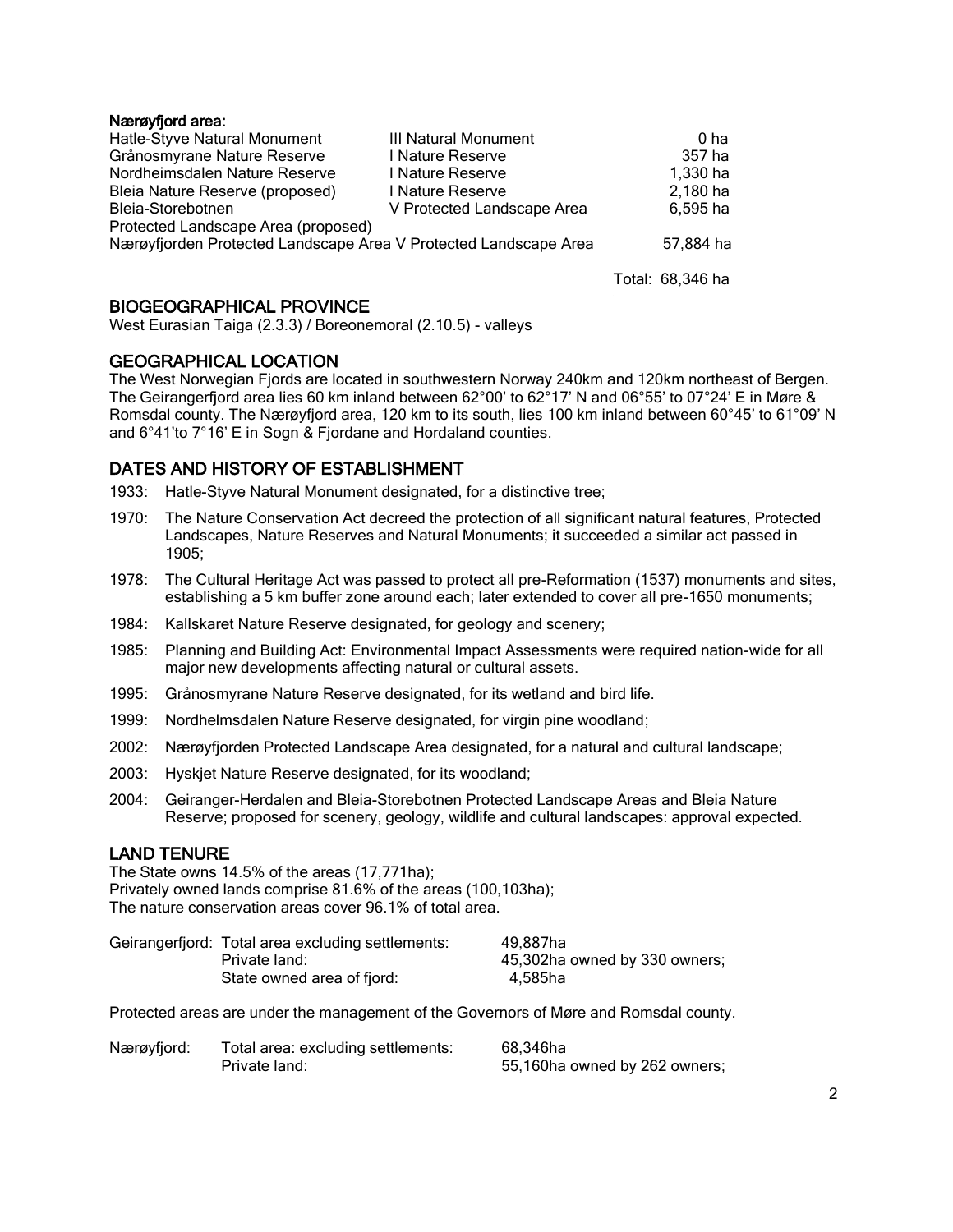| State owned land:          | 9,800ha |
|----------------------------|---------|
| State owned area of fjord: | 3,386ha |

Protected areas are under the management of the Governors of Sogn & Fjordane and Hordaland counties The Borough Councils in each sector are responsible for the management of inhabited areas.

#### AREA

| Total area:               | 122.712 ha | Land: 111,966 ha (including settlements) | Fjord: 10,746ha |  |
|---------------------------|------------|------------------------------------------|-----------------|--|
| Geirangerfjord: 51,802 ha |            | Land: 46,151 ha                          | Fiord: 5,651ha  |  |
| Nærøvfiord:               | 70.910 ha  | Land: 65.815 ha                          | Fiord: 5,095ha  |  |

### **ALTITUDE**

Sea level to 1,850m (Torvløysa mountain above Geirangerfjord) and 1,761m (Stiganosi mountain above Nærøyfjord).

#### PHYSICAL FEATURES

These dramatic fjords are the grandest landscapes in a country of spectacular fjords, and the rivers which enter them have not been developed for hydroelectric power. Each landscape is at the upper end of a major fjord system that developed along faults and fracture zones at right angles, giving them a characteristic zigzag form. Both fjords are submarine hanging valleys, which have floors between 300- 500m deep in ice-scoured basins, the floor of Nærøyfjord ending 1,000m above the floor of Sognefjord. Though their differences are not dramatic, the two areas comprising the nominated property complement each other.

The Geirangerfjord site is 60km inland at the end of Storfjord where it branches into two: Sunnylvsfjord of which Geirangerfjord is a branch, and Norddalsfjord of which Tafjord is a branch. These fjords are 1-2km wide and their sides reach a height of 1,300m in places with old transhumance farms in the hanging valleys. They are surrounded by mountains 1,600-1,700m high, carrying glacial lakes. The highest peak, Torvløysa, 1,850m, rises north of Geiranger. The Geirangerfjord mountains are more alpine in character than those of the more southerly Nærøyfjord; block fields are more prevalent there and permafrost and glaciers persist on the highest summits. Nærøyfjord is located 100km inland near the end of Sognefjord, and Aurlandsfjord branches off it. Its fjords are 250m-2.5km wide with sides in places 900-1,400m high. The surrounding mountains are smooth-topped with high glacial lakes, a plateau glacier in Fresvikbreen and reach to 1,761m in Stiganosi, above the Syrdal glacier. The uplands of Nærøyfjord preserve much of the rounded landforms of the pre-glacial fluvial-dominated landscape.

The Management Plan decribes five main landscape types in the area. The fjord system with shore areas and undisturbed hillsides where the physical relief is more prominent than any other feature. Farms of three distinct types with their surrounding cultural landscapes: fjord-side, valley and mountain-ledge. Valleys of which a large number extend into the mountains, have been used for centuries for transhumant summer grazing and are marked by pastures and sheilings. Woods which are deciduous in the valleys and on mountainsides, coniferous at higher elevations. On mountains the tree line is at 900m and 1,100m, up to 1,300 - 1,400m the vegetation is alpine. Above this the landscape becomes one of scree, block fields, snow fields and, above 1,700m, glaciers.

Geologically, the areas are well-developed examples of fjord landscape and excellent examples of young active glaciation. Relatively recently, in geologic terms, the products of glacial weathering were removed, leaving ice- and wave-polished surfaces on the steep fjord sides which provide superbly exposed and continuous three-dimensional sections through the bedrock. In Geirangerfjord these are Precambrian gneisses of the West Gneiss Region, a world-class example of deeply subducted continental crust and of well preserved high-pressure rocks. In Geirangerfjord there are outcrops of peridotite and serpentinite in the predominant gneiss bedrock. In Nærøyfjord. the underlying rocks are anorthosite and gabbro, with softer phyllite in Aurlandsfjord. The high mountain surface is a slightly undulating peneplain dissected by rivers, the courses of which were deepened, widened and scoured 20,000 years ago by the glaciers of the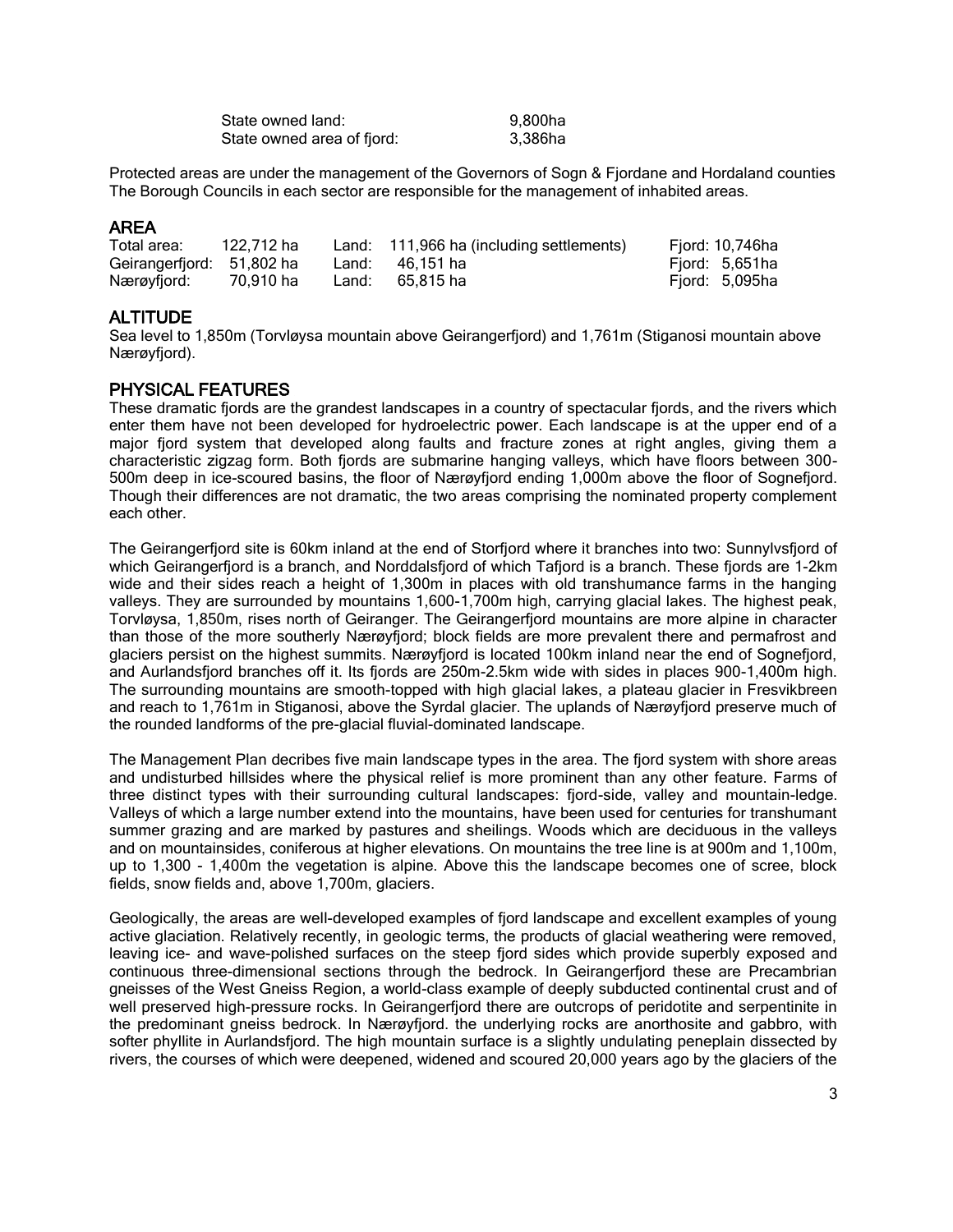last Ice Age. Later melting of the heavy ice cap allowed the land to rebound by some 110m, deepening the fjords, and by 5000 years ago most of the glaciers had disappeared leaving thick till in places and many moraines. Where fractured, the crystalline rocks are unstable and in weathering have created a wide variety of rock-slide scars and slumps, active screes and snow avalanche paths. Unpredictable rockfalls are still frequent hazards and, in extreme cases, have created local tsunamis in the enclosed waters of some fjords (62m high in Tafjord in 1934). Most of the soils derived from gneiss and anorthosite are nutrient-poor, but there are pockets of richer soil on the other minerals and from newly eroded slides.

#### CLIMATE

This is transitional between oceanic and continental, but varies markedly with aspect and altitude. Approximate measurements can be given based on nearby readings: the average annual temperature for the Geirangerfjord area is 6.6°C, ranging from 0.5°C in January to 13.8°C in July with an average rainfall of 1180mm, decreasing towards the east. Nærøyfjord being further inland is some 1.5°-3°C colder and 120mm drier. Snow persists from October to late May on the mountains and from late November to March in the valleys of the northern site, but only 2-3 weeks at Nærøyfjord. Winter ice periodically ices over the fjord heads for 1-3 weeks, though in Nærøyfjord it lasts longer. Large avalanches, of both powdery snow and wet slabs regularly occur. The narrow valleys can generate strong down-valley winds, and avalanche air blasts can be very dangerous

#### **VEGETATION**

The vegetation ranges with altitude between boreonemoral in the valleys to taiga on the plateaus. It is typical of this part of West Norway, and is moderately diverse despite the nutrient-poor soils because of the range of gradients from coast to inland, from north to south, from sea level to 1600m and the consequent variety of terrains and microclimates. Pockets of peridotitite and serpentinite rocks in the Geirangerfjord area give nutrient-rich soil. Its main vegetation types are temperate woodland, rock and scree, alpine grassland and man-made meadows. The woodland includes old deciduous woods, pinewoods on peridotite, wooded pasture and small patches of very diverse deciduous woods on warm south-facing slopes. Around Nærøyfjord woodlands are similar but vary with the soil, moisture, exposure, altitude above sea level and use. There are large natural woods of Scots pine Pinus sylvestris, but birch Betula spp. woodland communities are the most common. A somewhat richer grey alder Alnus incana community dominates on avalanche fans beside the fjords. The best virgin pine woodland in western Norway is found in Nordheimsdalen and below Bleia. In a belt of phyllites around Flamsdalen 500 species have been recorded, including unusual species.

The Alpine flora of the Geirangerfjord area is dependent on snow cover and ranges from dwarf birch Betula spp. and polar willow *Salix polaris* to herb-rich grassland. The grasses of the grazed meadows host many rare fungi. Above the tree-line between 800m and 900m are scree, blockfields, snow fields and glaciers. The tree-line above Nærøyfjord is between 900 and 1100m. Half the alpine flora of Norway is found on its mountains, on carbonate rocks and lenses of phyllite. In the ungrazed highland of Bleia there is natural grassland and on its screes, a rare sub-species of arctic poppy Papaver radicatum ssp. relictum.

### FAUNA

These districts are one of few areas in Norway where all four native deer occur together: reindeer Rangifer tarandus, three separate strains of which are found here, the rarer elk Alces alces in the east, red deer Cervus elaphus and European roe deer Capreolus capreolus. Arctic foxes Alopex lagopus, brown bears *Ursus arctos*, lynx Lynx lynx, wolverine Gulo gulo and Eurasian otter Lutra lutra are occasionally seen. Marine species have been well surveyed only in Nærøyfjord where the water is unpolluted: 76 species, including Atlantic salmon *Salmo salar*, are recorded. Species common in deep sea water are found here in much shallower water, including Norway lobsters and sea pens, one from a depth of more than 300m down *Kophobelemnon stelliferum*, occurring here at a depth of 35m. A harbour seal *Phoca vitulina* colony of 15-30 individuals has a pupping site in Nærøyfjord, and the harbour porpoise Phocoena phocoena is common in both areas. White-beaked dolphins Lagenorhynchus albirostris, sperm whales Physeter macrocephalus (VU), minke whales Balaenoptera acutorostrata and killer whales Orcinus orca occur. Some 100 bird species typical of western Norway breed in the area, ranging from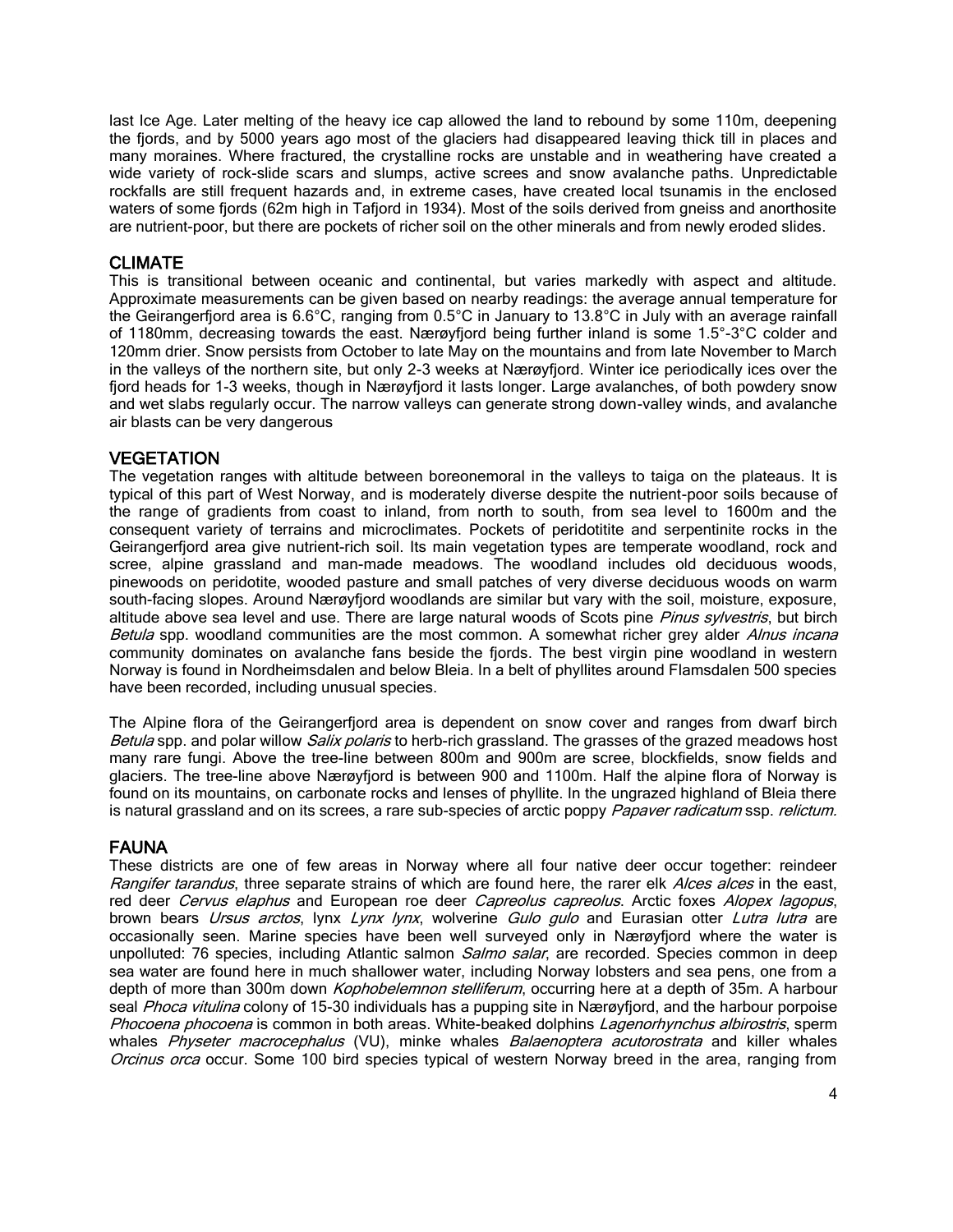coastal birds to high mountain species. The rivers have Norway's densest population of the national bird, the dipper *Cinclus cinclus*. The alpine and subalpine mires attract many waders and the cliffs host several raptors. The invertebrate fauna is not well known, but most of the habitats may have quite a rich range of species.

## CONSERVATION VALUE

The starkly dramatic landscapes of Geirangerfjord and Nærøyfjord are exceptional in scale and grandeur in a country of spectacular fjords. They are extremely well-developed and pristine examples of a classic fjord and glaciated landscape which is still actively evolving. The West Gneiss Region is among the most important reference landscapes of its type in Europe. The fjords lie within a WWF Global 200 Eco-region and the sites are recorded on a National Register of Valuable Cultural Landscapes.

### CULTURAL HERITAGE

Many carefully recorded relics are present in the area such as Neolithic tools, burial mounds, hunting hides and reindeer pitfall traps in the mountains, some of which were still in use 400 years ago. Viking houses a thousand years old are present and over 350 registered old buildings. These include stave churches (Undredal church dates from 1147), abandoned farms, some perched high on fjord sides, and transhumance farm sheilings. Farming was the main source of income until the mid  $19<sup>th</sup>$  century when emigration accelerated and tourism began to become important.

## LOCAL HUMAN POPULATION

A population of 473 people exists within the nominated area. This is relatively dense for a mountainous region of Norway but it only inhabits 1.4% of the total area. In Geirangerfjord there are 230 people in two settlements of which Geiranger is much the larger. In Nærøyfjord there are 243 people in four small settlements. The main local villages of Flam and Aurlandsvangen border the site. These valley settlements are at river mouths and fjord heads at points at least risk from avalanches. There are 56 farms within the Nærøyfjord area of which 12 main farms and 24 smaller holdings are still worked. In the Geirangerfjord nominated area there are 12 working farms and 24 with grazing. The average area is ten hectares, with orchards, small arable infields and much grazing mainly for goats and sheep using the marginal upland valleys. Hunting is undertaken to cull the deer but local fishing is now mostly recreational.

### VISITORS AND VISITOR FACILITIES

These fjords are one of the cradles of scenic tourism in Europe, visited for more than 150 years by scientists, artists and tourists. Their values having been preserved by their steepness and inaccessibility, the two fjords remain among the least affected by development and have attained iconic status. Local people have learned to cope successfully with great numbers of tourists without degrading the landscape. More than a million people are believed to visit the areas annually. Most touring is done from cruise ships (151 in Geirangerfjord in 2003, 157 in Nærøyfjord in 2002) but the fjords can be reached by car, train, boat and by foot along a number of good trails and roads: Nærøyfjord is on the main Bergen to Oslo highway. The Tourist Board figures for visitors arriving by cruise ships in 2002 are 378,000 for Geirangerfjord and 296,800 for Nærøyfjord, totalling about three-fifths of the total visitor numbers to each area.

Geiranger has four large modern hotels, the Norwegian Fjord Centre, a national Geological Park and a tourist information centre. In 2004 the world's largest cruise liner visited the fjord. There are many hotels, guesthouses, holiday flats, cabins and campgrounds in both areas, most in Nærøyfjord being outside the nominated site. A tourist information office exists there and a Fjord Heritage Foundation is to be established there. Both areas have traditional working farms on display: Herdalssaetra in the upland above Geirangerfjord, Styvi farm and museum on Nærøyfjord. There are guided walking and boat tours. Maps, guides, documentation and films for the area, are excellent.

### SCIENTIFIC RESEARCH AND FACILITIES

There has been continuous investigation of aspects of the terrestrial biology since the mid  $18<sup>th</sup>$  century, now recorded on the National Database. A report on the entire biological diversity of the Geirangerfjord area was published in 2001 and the birds of rivers in the Nærøyfjord area were also recorded. Marine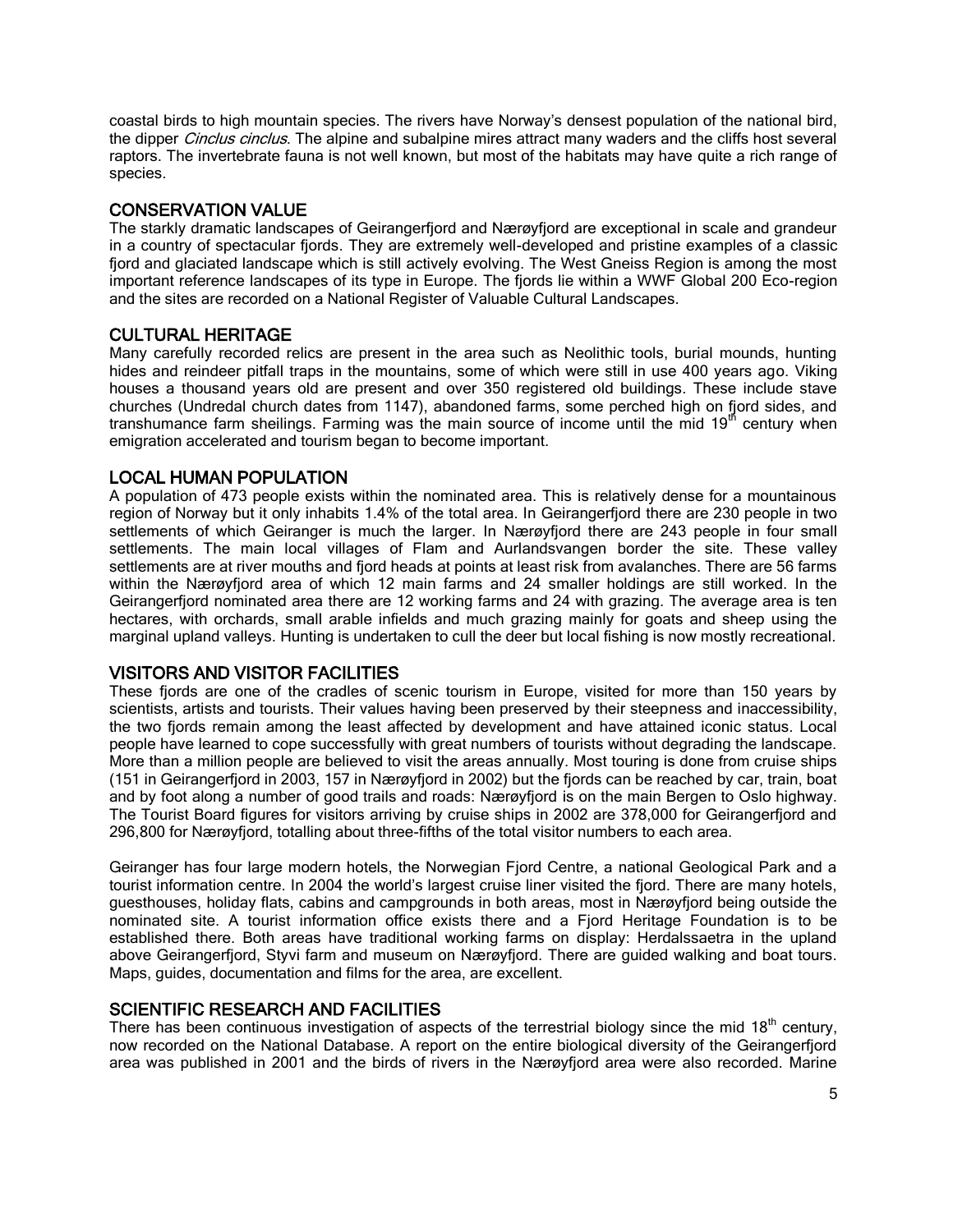investigations have been fewer, but the waters of the Nærøyfjord area and the seals of Sognefjord have been studied. Both areas are important for geomorphological research, having some features seldom seen elsewhere or revealed so clearly. Historic rockslides and the related tsunamis such as the Tafjord disaster became internationally known through early studies; and the continuing active mass movements on the steep slopes create opportunities for useful research into geohazards. The recently established International Centre for Geohazards financed by the Norwegian Research Council, will focus on this region in future. The avalanches and landslides can be used as indicators of climatic change, using the records of past events: several sites around Geirangerfjord have been studied for the frequency of avalanches, and connections have been made with changes in meteorological conditions.

#### MANAGEMENT

The areas have a tradition of conservation. Maintenance of their natural condition is essential to tourism in the area. The Protected Landscape status safeguards their natural beauty, cultural interest and geology. The Nature Reserve designation safeguards smaller more specific aspects, geological, floral and faunal. They are regulated by many national acts, covering buildings near the sea, open-air recreation, forest protection, traffic on uncultivated land and waters, land, wildlife, pollution, salmonid and freshwater fish and protection of watercourses from development. Seven local rivers are legally protected from any hydro-electric schemes. There is also a wide range of up-to-date county, municipal and local development plans and sub-plans. The Storfjord Project report (Geirangerfjord) describes a management strategy for maintaining active farming and spreading awareness locally of the cultural values of the landscape. An action plan for nature and landscape management in Aurland, Nærøyfjord, was drawn up in 1998. In 2004 a Declaration of Intent to cooperate in the World Heritage Areas was agreed on between the main councils and government agencies involved in them: the Directorates for Nature Management and the Norwegian Nature Inspectorate, the Directorate for Cultural Heritage, the Regional Divisions for Environmental Conservation and Agriculture and Departments of Cultural Affairs and Planning. Two consultative committees will be established if the site is inscribed.

A management plan was drawn up for the Nærøyfjord area in 2003 and a similar plan is to be drawn up for Geirangerfjord in 2004. This divides the area into protected wilderness, traditionally utilised land, land for multiple/recreational facility use, and settlement zones. The full plan will provide guidelines for natural values and biological diversity, wild areas, archaeological and historical monuments, cultural landscapes, farming, woodland and forestry, wild reindeer, outdoor recreation, tourism, transport and traffic, the armed forces, rivers and hydroelectric power, research, education, the media and information. There are regulations for each of the Reserves and Protected Landscape Areas. Regulations for settled areas also cover buildings, shoreline development and quarrying. Hunting and fishing are licensed. Monitors for the following areas have already been assigned: geological activity, flora and fauna, monuments, buildings and landscapes, farmland, tourism and land use.

#### MANAGEMENT CONSTRAINTS

Almost the whole area is covered by detailed protective regulations. However, there are several issues of concern. There is potential for viable mining and quarrying. Peridotite mining occurs very near Geirangerfjord and anorthosite rock is mined underground within the nominated area in the Nærøy river valley. However, any future developments will be subject to thorough environmental impact assessment. In Geirangerfjord avalanches remain a threat to open roads in places and avalanche blast can affect settlements across the valley (as at Gudvangen), but local expertise in siting buildings and the use of tunnels in the Nærøyfjord area have generally forestalled losses. Abandonment of the traditional but not very profitable farms would lead to loss of biodiversity, though niche farming could be encouraged. Threats from military training maneuvers, hydroelectric plants and aquaculture have now been eliminated. A vast bluff of the mountain above Akernes is moving and threatening to slide into Sunnylvsfjord. It is being carefully monitored and evacuation routines are in place at the valley head. Damage from tourism is limited by the confined nature of the communications and is not much despite the high numbers of visitors.